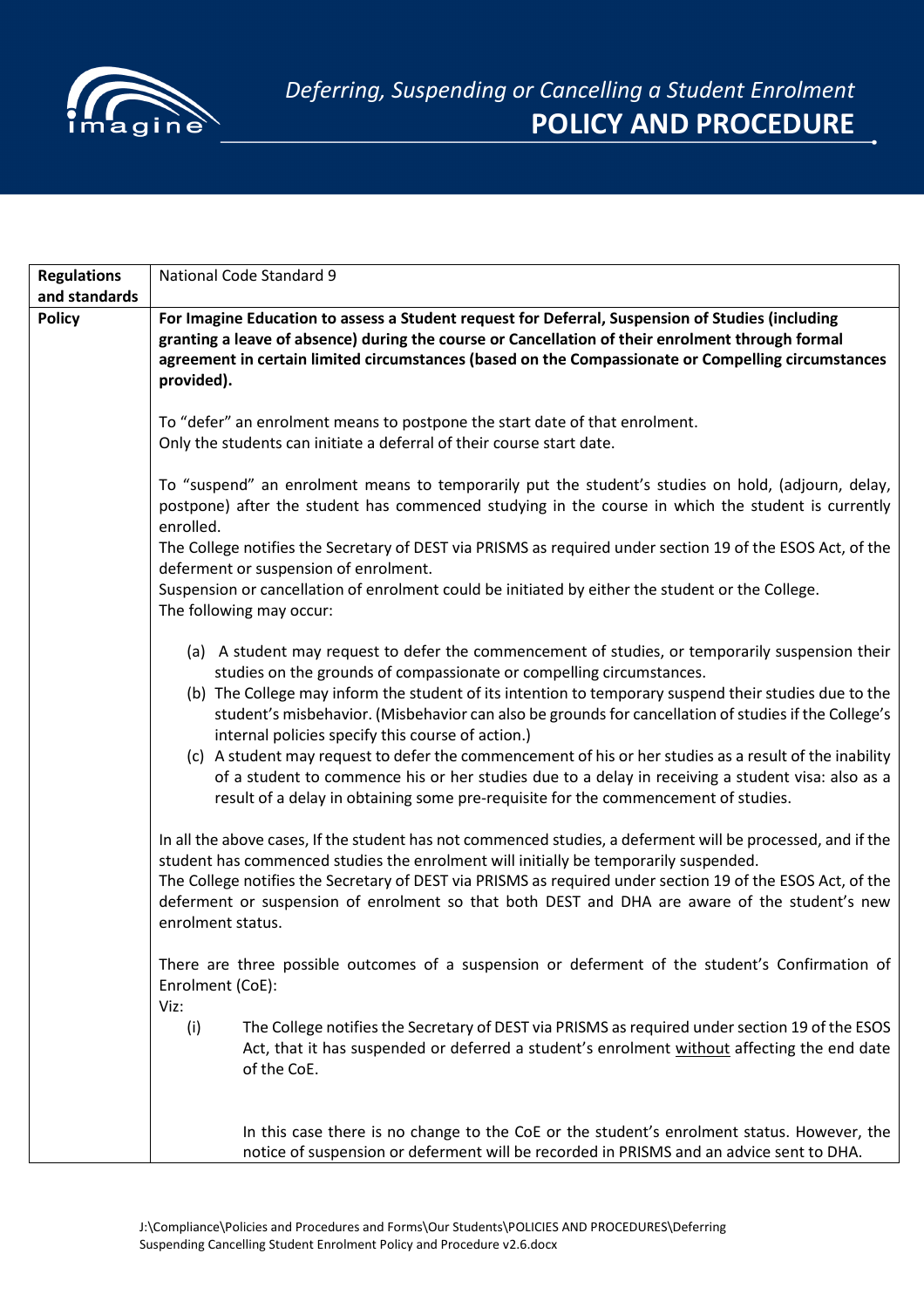

| (ii)<br>(iii)          | The College notifies the Secretary of DEST via PRISMS as required under section 19 of the ESOS<br>Act, that it has deferred or suspended a student's enrolment and notifies DEST through<br>PRISMS that the end date of the CoE will be affected by the suspension. In this case, PRISMS<br>will cancel the CoE and offer the provider the opportunity to create a new CoE with a new end<br>date. The College doesn't have to create the new CoE immediately but can wait till the student<br>has notified the College of his/her intended date of return.<br>The College notifies the Secretary of DEST via PRISMS as required under section 19 of the ESOS<br>Act, that it wishes to permanently cancel (terminate) the student's enrolment. Once this<br>process is complete and any appeals made by the student have run their course, the student's<br>CoE status will be listed as "cancelled." |
|------------------------|--------------------------------------------------------------------------------------------------------------------------------------------------------------------------------------------------------------------------------------------------------------------------------------------------------------------------------------------------------------------------------------------------------------------------------------------------------------------------------------------------------------------------------------------------------------------------------------------------------------------------------------------------------------------------------------------------------------------------------------------------------------------------------------------------------------------------------------------------------------------------------------------------------|
|                        | Note: Regardless of whether the suspension of enrolment is the result of a student request for suspension<br>or initiated by the College, the period of suspension of enrolment (as entered in PRISMS), should not be<br>included in attendance monitoring calculations.                                                                                                                                                                                                                                                                                                                                                                                                                                                                                                                                                                                                                               |
| grounds:               | Assessment of the Grounds for Deferment, Temporary Suspension or cancellation:<br>The College can only approve a deferral, or temporary suspension of a student enrolment on the following<br>(a) Compassionate or compelling circumstances.                                                                                                                                                                                                                                                                                                                                                                                                                                                                                                                                                                                                                                                           |
| limited to)            | Compassionate or compelling circumstances are generally those beyond the control of the student, when<br>they have an impact on the student's course progress or wellbeing. These could include: (but are not                                                                                                                                                                                                                                                                                                                                                                                                                                                                                                                                                                                                                                                                                          |
| $\bullet$              | serious illness or injury, where a medical certificate states that the student was unable to<br>attend class.                                                                                                                                                                                                                                                                                                                                                                                                                                                                                                                                                                                                                                                                                                                                                                                          |
| ٠<br>$\bullet$         | death or illness of close family members such as parents or grandparents<br>major political upheaval or natural disaster in the international student's home country<br>requiring                                                                                                                                                                                                                                                                                                                                                                                                                                                                                                                                                                                                                                                                                                                      |
| $\bullet$<br>$\bullet$ | emergency travel and this has impacted, or will impact, on the student's studies;<br>a traumatic experience which could include:<br>Involvement in, or witnessing of a serious accident; or                                                                                                                                                                                                                                                                                                                                                                                                                                                                                                                                                                                                                                                                                                            |
| $\bullet$              | Witnessing or being the victim of a serious crime, and this has impacted on the student;<br>Where Imagine Education Australia was unable to offer a pre-requisite unit;                                                                                                                                                                                                                                                                                                                                                                                                                                                                                                                                                                                                                                                                                                                                |
| $\bullet$              | Interviews with the Immigration Department, or Higher Education etc. institution for the<br>purposes of further study would also qualify as compelling reasons for absence.<br>Inability to begin studying on the course commencement date due to delay in receiving a                                                                                                                                                                                                                                                                                                                                                                                                                                                                                                                                                                                                                                 |
| $\bullet$              | student visa.                                                                                                                                                                                                                                                                                                                                                                                                                                                                                                                                                                                                                                                                                                                                                                                                                                                                                          |
|                        | International students may also defer or suspend their studies with Imagine Education Australia for other<br>reasons; however, the student will be required to provide compelling documentary evidence to support<br>their request. Other reasons for deferment or suspension for compassionate and compelling<br>circumstances may include:                                                                                                                                                                                                                                                                                                                                                                                                                                                                                                                                                           |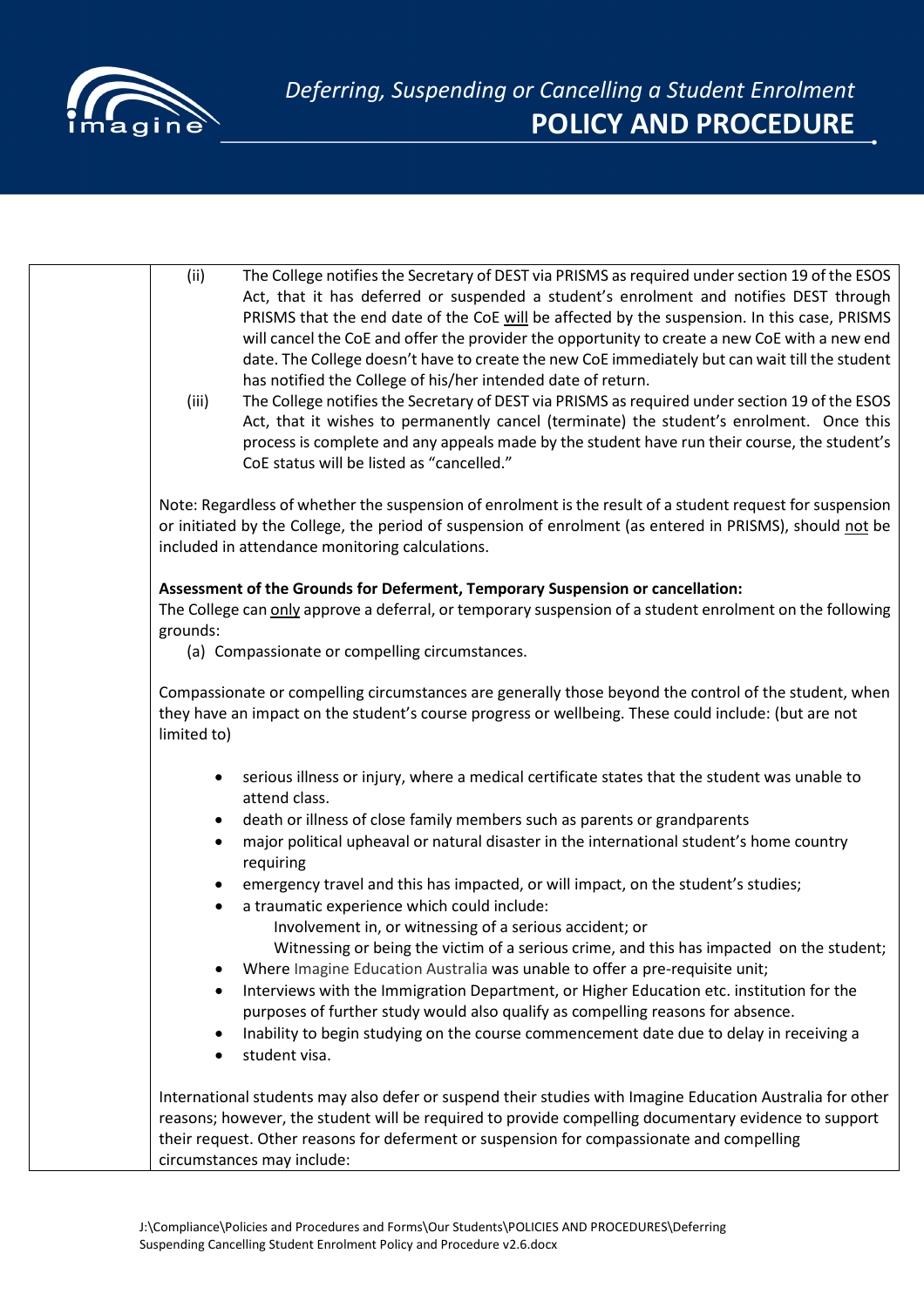

|           | Requirement to attend a cultural event including weddings and christenings in the students<br>home country<br>Requirement to arrange care for children in their home country which requires the student to<br>return to their home country.<br>Unexpected hardship in relation to family member.<br>Visiting family members overseas whom they have not seen in considerable time.<br>$\bullet$<br>Again in the above cases, extenuating circumstances will need to be supported by appropriate evidence of<br>some kind.<br>(b) Misbehavior by the student.<br>Misbehavior could include, (but is not limited to):<br>Deliberately disruptive/rude to a point where the behavior seriously interrupts the class<br>$\bullet$<br>Deliberately disobeying a lawful directive by a teacher or staff member.<br>٠<br>Assaulting another student, or making serious threats against another student<br>Stealing from the school or another student<br>$\bullet$<br>Deliberately damaging school equipment<br>$\bullet$<br>Being found guilty of a serious criminal offence in Australia<br>Deliberately falsifying any documents issued by the College (eg Attendance Certificate, or Class<br>$\bullet$<br>roll.) |
|-----------|----------------------------------------------------------------------------------------------------------------------------------------------------------------------------------------------------------------------------------------------------------------------------------------------------------------------------------------------------------------------------------------------------------------------------------------------------------------------------------------------------------------------------------------------------------------------------------------------------------------------------------------------------------------------------------------------------------------------------------------------------------------------------------------------------------------------------------------------------------------------------------------------------------------------------------------------------------------------------------------------------------------------------------------------------------------------------------------------------------------------------------------------------------------------------------------------------------------|
|           | (c) The students' failure to pay an amount they were required to pay as stated in the written<br>agreement<br>(d) A breach of the course progress or attendance requirements by the overseas student                                                                                                                                                                                                                                                                                                                                                                                                                                                                                                                                                                                                                                                                                                                                                                                                                                                                                                                                                                                                           |
|           | Suspension or cancellation of enrolment for a student under 18 years of age.                                                                                                                                                                                                                                                                                                                                                                                                                                                                                                                                                                                                                                                                                                                                                                                                                                                                                                                                                                                                                                                                                                                                   |
|           | Where Imagine Education Australia suspends or cancels the enrolment of a younger overseas student,<br>Imagine Education Australia will continue to approve the welfare arrangements of the student until any of<br>the following applies:<br>1. The student has alternative welfare arrangements approved by another registered provider<br>2. Care of the student by a parent or nominated relative is approved by immigration<br>3. The student leaves Australia<br>4. Immigration has been notified that the student will be cared for by a parent or nominated relative<br>and a CAAW is no longer required OR that Imagine Education Australia has taken all steps to<br>contact the student and is unable to do so, and the police and relevant government authorities<br>have been alerted that we are unable to contact the student.                                                                                                                                                                                                                                                                                                                                                                   |
| Procedure | Procedures for Deferment/Cancellation of a student's enrolment.                                                                                                                                                                                                                                                                                                                                                                                                                                                                                                                                                                                                                                                                                                                                                                                                                                                                                                                                                                                                                                                                                                                                                |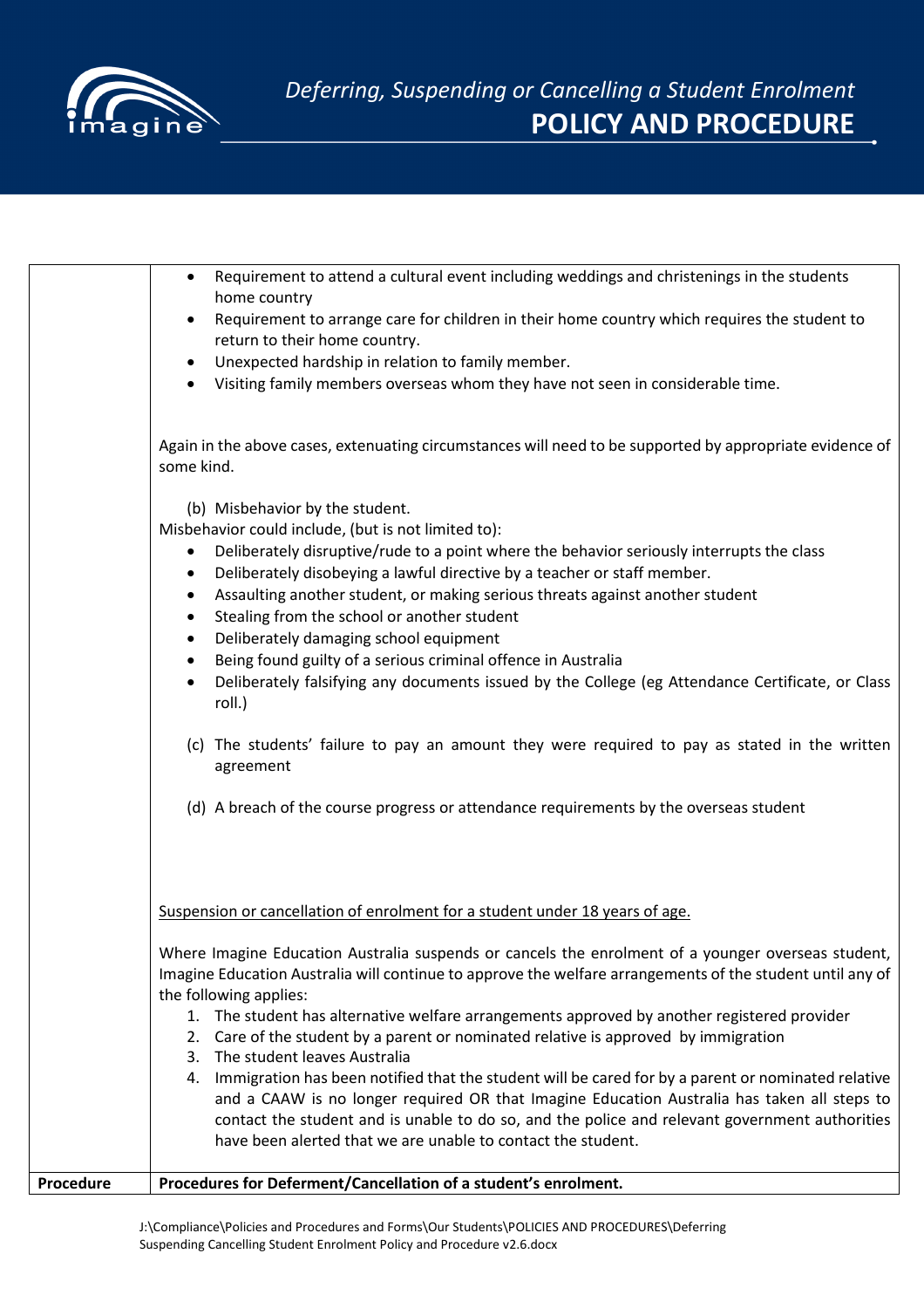

| <b>Assessment of request</b><br>When a student requests a Deferral, Suspension or Cancellation of an enrolment, the                                                                                                                                                                                   |
|-------------------------------------------------------------------------------------------------------------------------------------------------------------------------------------------------------------------------------------------------------------------------------------------------------|
| reason for this request must be determined.<br>Documented on the Defer, Suspend or Cancellation/Withdrawal Form, the student should<br>include the reason for the request and any other supporting information including the                                                                          |
| Compassionate or Compelling reasons.<br>Imagine Education Australia undertakes to consider each such request and to make a<br>determination on its merits, taking into consideration:<br>the reasons outlined in the student's Defer, Suspend or Cancellation/Withdrawal<br>Form                      |
| the best interests of the student<br>$\bullet$<br>the student's academic performance and course progress<br>$\bullet$                                                                                                                                                                                 |
| financial issues (whether or not the student has any fees or other outstanding<br>$\bullet$<br>liabilities such as debts to Imagine Education Australia) and personal financial<br>circumstances. This includes future payments as outlined n the agreed payment<br>plan                              |
| the student's attendance record<br>$\bullet$<br>the student's disciplinary and conduct record.<br>$\bullet$                                                                                                                                                                                           |
| the nature of the compassionate or compelling reasons provided by the student.<br>$\bullet$<br>(Imagine Education Australia reserves the right to deny the request for a reason<br>simply because of financial or work related reasons.)                                                              |
| if an international student, whether or not he/she has breached student visa<br>$\bullet$<br>conditions related to attendance or course progress, and<br>any other matters considered relevant.<br>$\bullet$                                                                                          |
| A Deferral, Suspension or Cancellation will not be granted by Imagine Education Australia<br>where there are reasonable grounds for refusal. Reasonable grounds for refusal of a request<br>may include, but not be limited to:                                                                       |
| Where the student visa holder has provided insufficient documentation to support<br>$\bullet$<br>reasons for the request;                                                                                                                                                                             |
| Where Imagine Education Australia deems that the Deferral, Suspension or<br>$\bullet$<br>Cancellation would be detrimental to the student's welfare, future study, and/or<br>career goals; this may include:                                                                                          |
| Where the student has not utilised the full range of support services that are<br>available to assist with academic and personal issues and /or where they have not<br>made a genuine attempt to participate in the Imagine Education Australia courses to<br>which they have been granted admission; |
| Where it is believed the student is trying to avoid being reported to the Immigration<br>$\bullet$<br>Department for failure to meet the provider's attendance, payment or academic<br>progress requirements;                                                                                         |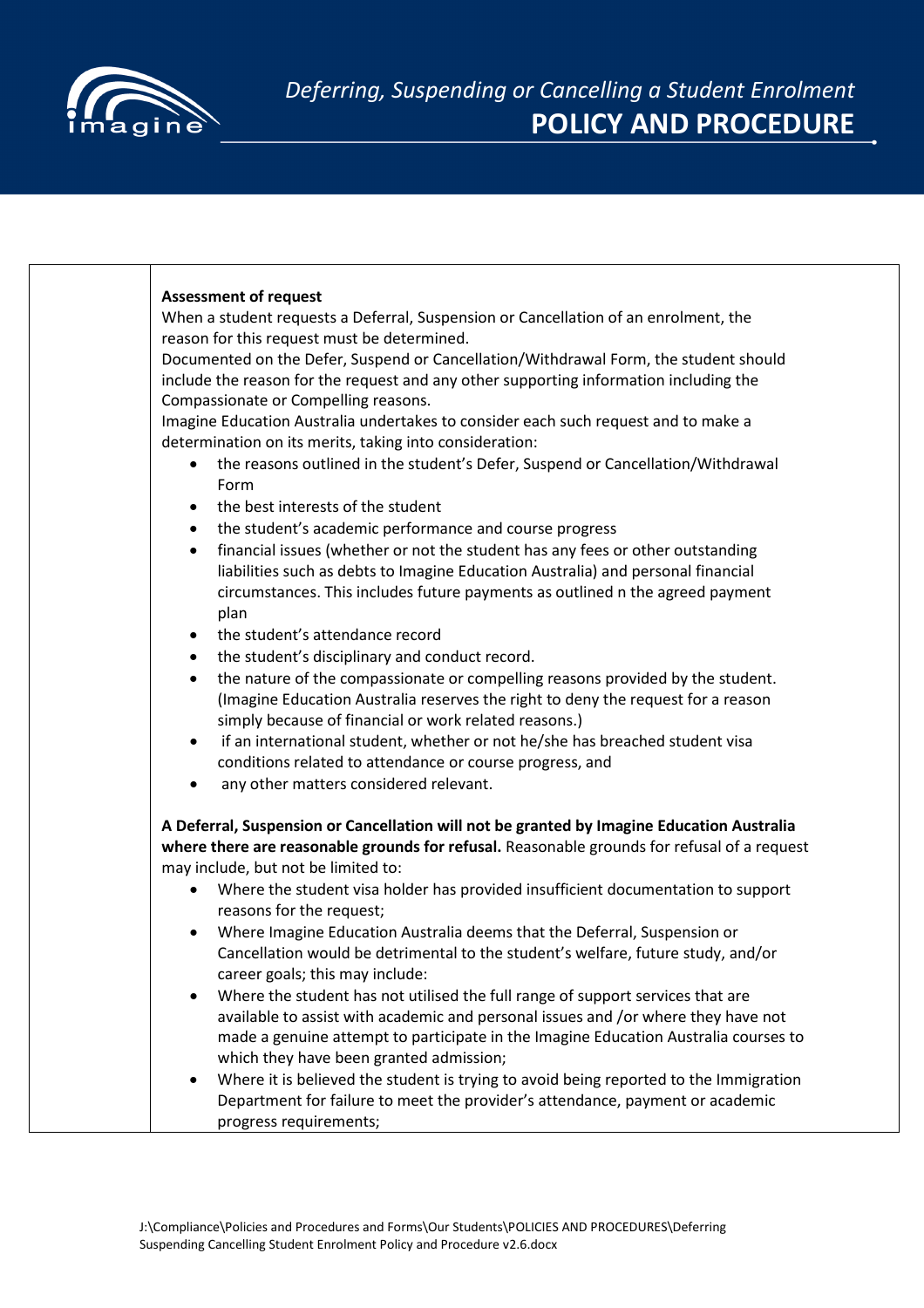

| $\bullet$ | Where the student has indicated they would prefer to study at another institution                                                                                                                                     |
|-----------|-----------------------------------------------------------------------------------------------------------------------------------------------------------------------------------------------------------------------|
|           | with lower fees and/or where the student claims financial difficulty but cannot                                                                                                                                       |
|           | provide evidence of the suddenness and/or unexpected nature of the difficulty;                                                                                                                                        |
| $\bullet$ | Where it is believed the student is deliberately trying to manipulate the Australian                                                                                                                                  |
|           | student visa system. For example, where a student accepted an offer to study at                                                                                                                                       |
|           | Imagine Education Australia, obtained a student visa through Imagine Education                                                                                                                                        |
|           | Australia's participation in the Streamlined Visa Processing arrangements, but then                                                                                                                                   |
|           | seeks to transfer to a non-SVP provider without making a demonstrated effort to                                                                                                                                       |
|           | pursue their program of study at Imagine Education Australia;                                                                                                                                                         |
| $\bullet$ | Where the student has outstanding fees owing to Imagine Education Australia;                                                                                                                                          |
| $\bullet$ | Where the student is not making academic progress as per the Course progress policy                                                                                                                                   |
|           |                                                                                                                                                                                                                       |
|           | (i) Procedures for Deferment or Cancellation of a Student's Enrolment, at the Student's Request:                                                                                                                      |
|           | The College will ask students who request a deferment or cancellation of their enrolment to complete a                                                                                                                |
|           | Deferral Application form, or Withdrawal Application form.                                                                                                                                                            |
|           | The Student Services Officer will assist the student to complete the letter of request if the student's English                                                                                                       |
|           | is not good and the student will be asked to sign the application form.                                                                                                                                               |
|           | The application will go to the General Manager/Director of Education and/or the Administration Manager                                                                                                                |
|           | who will decide whether or not to approve the deferment based on the circumstances and any supporting                                                                                                                 |
|           | evidence. In some cases, the College Principal will be asked to provide a final ruling.                                                                                                                               |
|           | The Administration Manager will also notify the student in writing of the College's decision and advise the                                                                                                           |
|           | student that deferring/suspending/canceling the enrolment may affect his or her student visa.                                                                                                                         |
|           |                                                                                                                                                                                                                       |
|           | A photocopy of the College's written notification to the student will be placed in the student's electronic                                                                                                           |
|           | file. The Student's electronic (eBECAS) database record will also be noted. If the request comes as part of                                                                                                           |
|           | an email notification from overseas to the effect that the student has been refused a visa, or has not                                                                                                                |
|           | received a visa on time to commence the course, a copy of this email will be placed in the student's                                                                                                                  |
|           | electronic file and the student computer records noted accordingly.                                                                                                                                                   |
|           |                                                                                                                                                                                                                       |
|           | Note: Where the deferment/temporary suspension is at the student's request, the College must notify the<br>Secretary of DEST via PRISMS as required under section 19 of the ESOS Act, within 14 days of receiving the |
|           | notification.                                                                                                                                                                                                         |
|           |                                                                                                                                                                                                                       |
|           | (ii) Procedures for temporarily Suspending a Student's Enrolment at the Student's Request:                                                                                                                            |
|           | The College will ask students who request a temporary suspension of their enrolment to complete a                                                                                                                     |
|           | Suspension of Studies Application Form.                                                                                                                                                                               |
|           | The Student Services Officer will assist the student to complete the letter of request if the student's English                                                                                                       |
|           | is not good and the student will be asked to sign the application form.                                                                                                                                               |
|           | The application will go to the General Manager/Director of Education and/or the Administration Manager                                                                                                                |
|           | who will decide whether or not to approve the Suspension based on the circumstances and any supporting                                                                                                                |
|           | evidence. In some cases, the College Principal will be asked to provide a final ruling.                                                                                                                               |
|           |                                                                                                                                                                                                                       |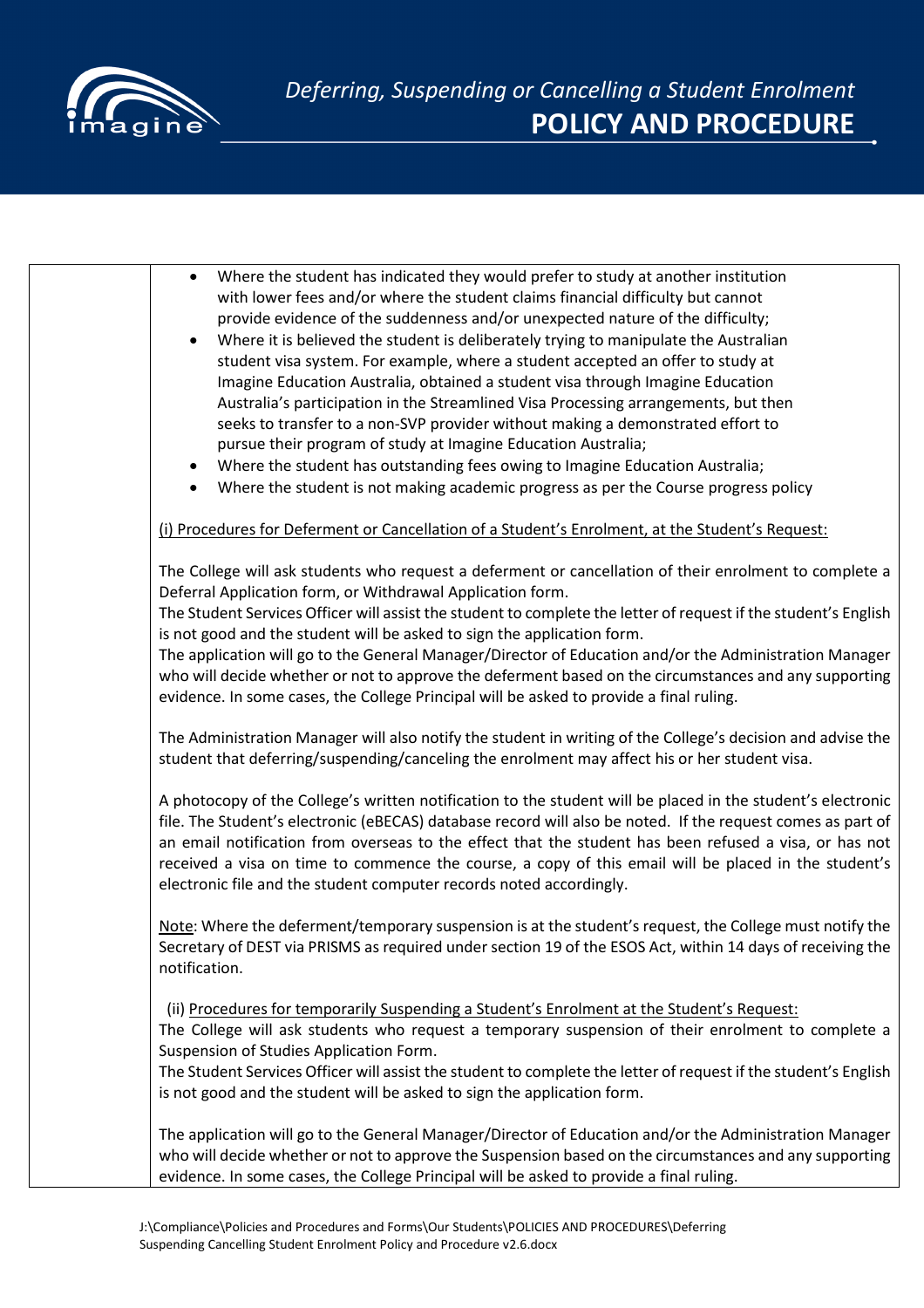

| The Administration Manager will notify the student in writing of the College's decision and advise the<br>student that deferring/suspending/canceling the enrolment may affect his or her student visa, and to seek<br>advice from immigration on the potential impact his or her student visa.                                                                                                                                                                                                                                                                                                                                                                                                                                                                                                                                                                                                                                                                 |
|-----------------------------------------------------------------------------------------------------------------------------------------------------------------------------------------------------------------------------------------------------------------------------------------------------------------------------------------------------------------------------------------------------------------------------------------------------------------------------------------------------------------------------------------------------------------------------------------------------------------------------------------------------------------------------------------------------------------------------------------------------------------------------------------------------------------------------------------------------------------------------------------------------------------------------------------------------------------|
| The Administration Manager will CC. the student's Course Trainer and Student Payments Officer to advise<br>them of the approved or declined Suspension so that the Trainer is aware relating to attendance and the<br>SPO is aware relating to suspending Ezi-debit or a Payment Plan.                                                                                                                                                                                                                                                                                                                                                                                                                                                                                                                                                                                                                                                                          |
| A photocopy of the College's written notification to the student will be placed in the student's electronic<br>file. The Student's electronic (EBECAS) database record will be also noted. If the request comes as part of<br>an email notification from overseas to the effect that the student has left the country prior to the<br>Suspension request, a copy of this email will also be placed in the student's electronic file and the student<br>computer records noted accordingly.                                                                                                                                                                                                                                                                                                                                                                                                                                                                      |
| The Administration Manager will then notify the Secretary of DEST via PRISMS as required under section<br>19 of the ESOS Act, that the student's enrolment has been deferred, temporarily suspended or cancelled.<br>The Enrolments Officer will note this information in the Student's computer (EBECAS) database record.                                                                                                                                                                                                                                                                                                                                                                                                                                                                                                                                                                                                                                      |
| Note: Where the deferment/temporary suspension is at the student's request, the College must notify the<br>Secretary of DEST via PRISMS as required under section 19 of the ESOS Act, within 14 days of receiving the<br>notification.                                                                                                                                                                                                                                                                                                                                                                                                                                                                                                                                                                                                                                                                                                                          |
| The outcome of any fees refund, or refusal of refund that may result from the deferment will also be noted<br>in the files, along with the results of any appeal that is subsequently made by the student and the written<br>outcome of that appeal.                                                                                                                                                                                                                                                                                                                                                                                                                                                                                                                                                                                                                                                                                                            |
| If the College refuses a student's request to suspend his/her enrolment on compassionate or other<br>grounds, the process will be similarly documented and recorded in detail on the student's file. The student<br>will also be notified in writing of his/her right to access the College's dispute resolution and appeals process<br>and a copy of this notification will be filed in the student's paper file.                                                                                                                                                                                                                                                                                                                                                                                                                                                                                                                                              |
| (iii) Procedures for Temporarily Suspending/Canceling a Student's Enrolment for Misbehavior, (instigated<br>by the College), non-payment of fees or non-academic progression:                                                                                                                                                                                                                                                                                                                                                                                                                                                                                                                                                                                                                                                                                                                                                                                   |
| The decision whether or not to cancel or temporarily suspend a student's visa is made only by the College<br>Principal, in consultation with senior staff and after all evidence has been presented and discussed.<br>Where the College decides to proceed with the suspension or cancellation, it will inform the student in<br>writing of its intention to report the student to DEST. At the same time, the College will inform the student<br>in writing that he or she has 20 working days to access the College's internal complaints and appeals<br>process as per National Code Standard 10.2.1. To "access" means to initiate or start the appeals process:<br>there is no expectation that the appeals process must be completed within 20 days.<br>National Code Standard 10.2.3 then requires that the hearing of the complaint or appeal must commence<br>within 10 days of the date of formal lodgment of the complaint or appeal by the student. |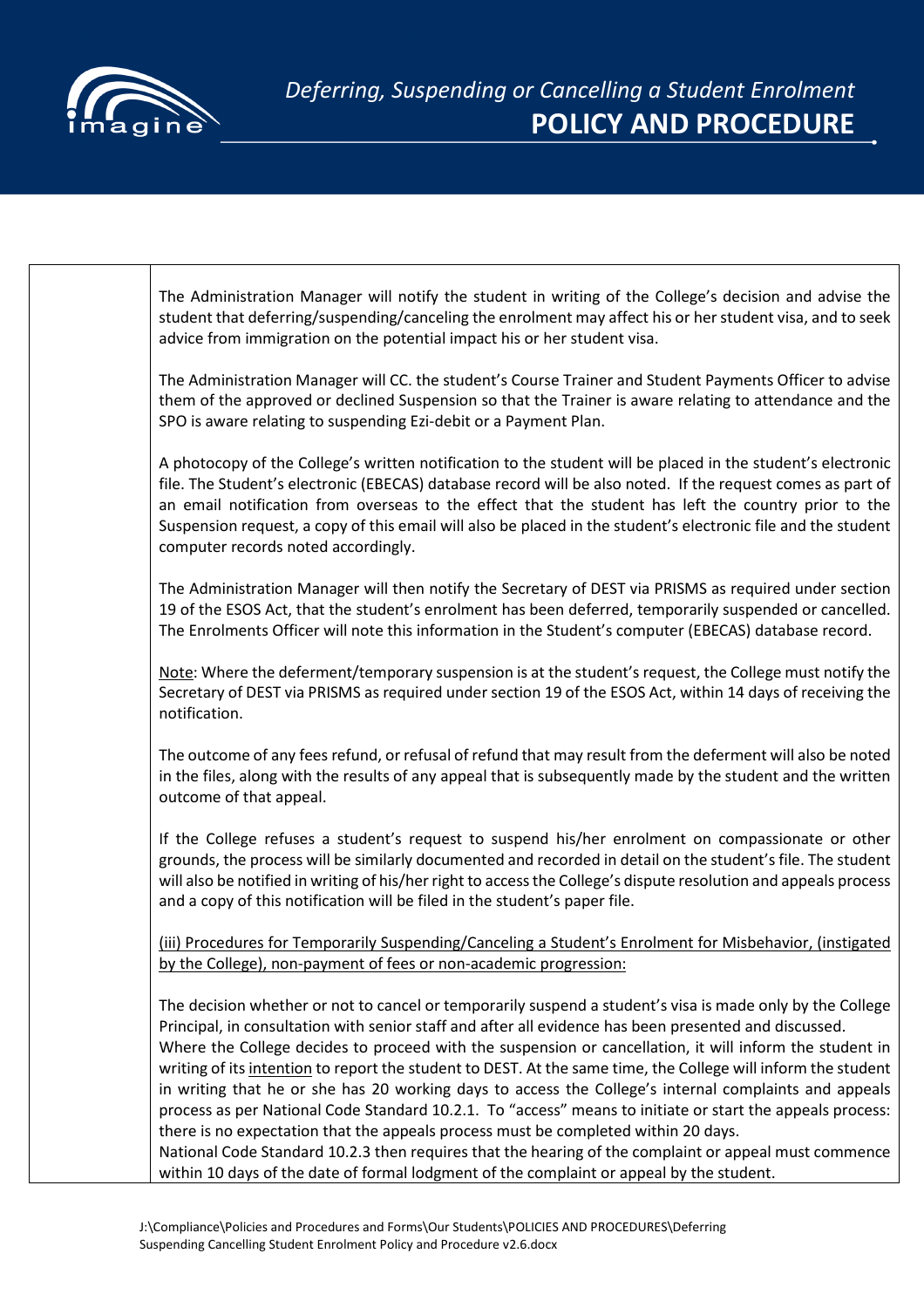

The circumstances of the temporary suspension/cancellation will be noted in the student's computer database record and a copy of the letter sent to the student will be placed on the student's paper file.

If the student chooses to access the College's internal appeals process, the College will maintain the student's enrolment throughout this process. To "maintain the student's enrolment" means that the College will not inform DEST of any change to the student's enrolment status through PRISMS during this time. Exceptions to this could be special circumstances involving the welfare of another student or staff member (eg. threats of physical or sexual assault by the offender.) In these cases, DEST should be notified of the circumstances immediately and they will take whatever action is deemed necessary.

Even though the College maintains the student's enrolment status during the 20 days and any subsequent period of appeal, it does not require the College to continue to provide learning opportunities for the student in cases of serious misconduct.

If the student chooses to access an external appeals process as per the College's dispute resolution policy, the College does not have to wait for the outcome of this process before notifying DEST of any change to the student's enrolment status, through PRISMS.

Once the appeals process is complete, or is not taken up by the student and the temporary suspension/cancellation is confirmed, the College will immediately notify the Secretary of DEST via PRISMS as required under section 19 of the ESOS Act, if it wishes to temporarily suspend, or permanently cancel (terminate) the student's enrolment, (as required under Section 19 of the ESOS Act) and the details will be noted on the student's computer file and electronic file. The student will also be notified in writing of the action and the reasons for the action and a copy of the student letter placed on the files and the EBECAS system updated.

## **DHA's Policy on Suspension and Cancellation**

If the College notifies DEST through PRISMS that a student's enrolment has been suspended for a significant period, or is to be cancelled, the student must return to his/her home country unless special circumstances (eg. serious injury), exist. While the College determines the enrolment status of the student, it is DHA who decides whether a student may remain in Australia or return home.

DHA's policy is that if a student's enrolment is suspended for a period of 28 days or longer, the student must return home unless special circumstances exist. Therefore, the College must refer any questions about whether a student must remain in Australia during a period of suspension to DHA.

## **Refund of Fees:**

If appropriate, a refund of the balance of fees would then take place in accordance with the terms and timelines of the College's Refund Policy. Where College property is damaged, or the College has been seriously inconvenienced, a proportion of fees may be retained by the College. Generally, it is not good policy to reward serious misbehavior with a refund of fees, but where circumstances dictate it, some, or all of the student's fees may be refunded.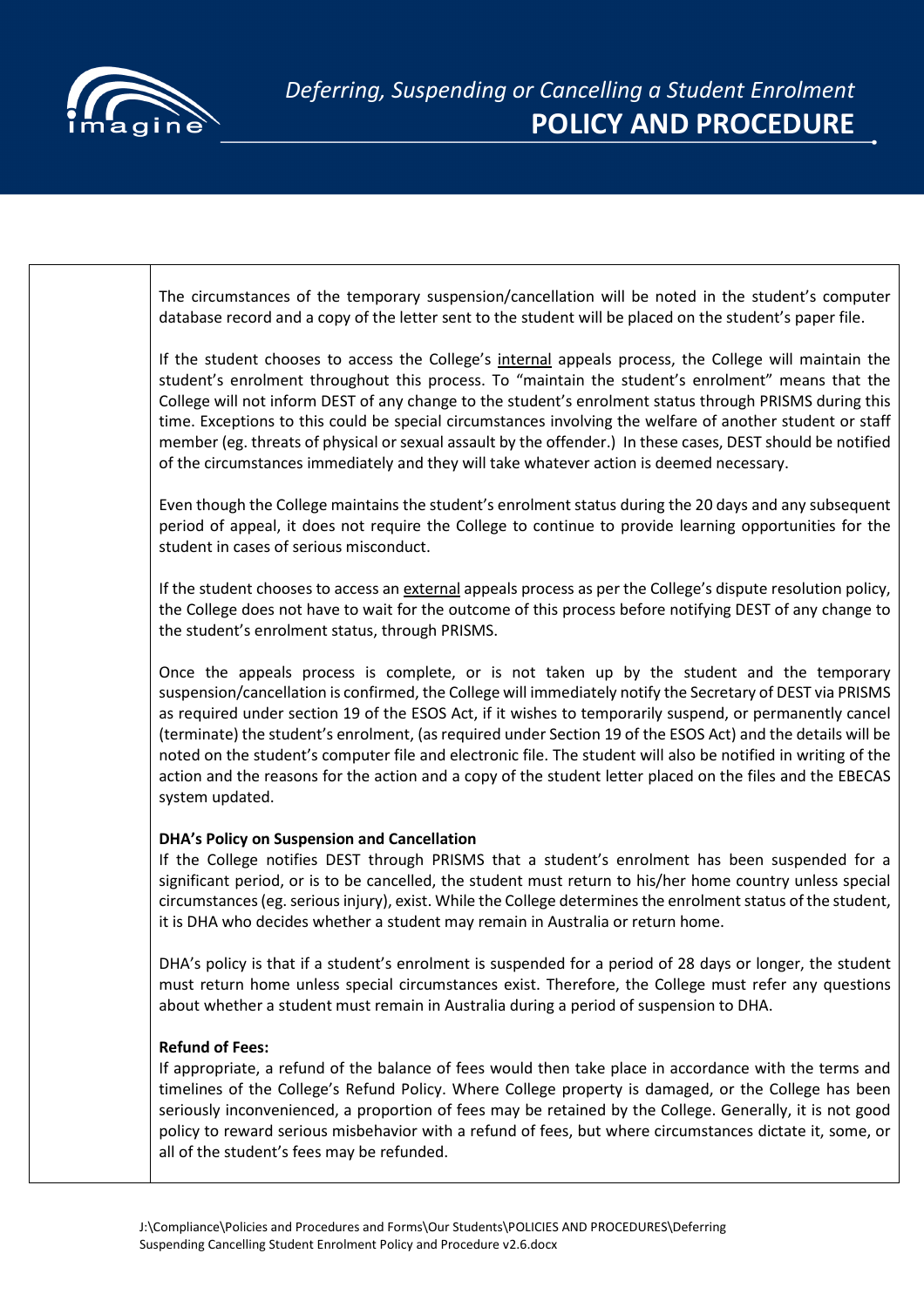

|                                    | Record Keeping Requirements for Deferments/Suspensions/Cancellations:<br>The College will keep accurate records of all deferments/suspensions/cancellations. Each step in the<br>process will be documented by the Student Services/Administration/Enrolments and Student Payments<br>Officer and held for at least two years in the student's electronic file and as a notation in the files of the<br>Computerized Student Admin (EBECAS) Database.                                                                                                                                                                                                                                                                                                                                                                                                                                                                                                                                                                                                                                                                                                                                                                                                                                                                                                                                                                                                                                                                                                                                                                                                                                                                                                                                                                                                                                                                                                                                                                                                                                                       |
|------------------------------------|-------------------------------------------------------------------------------------------------------------------------------------------------------------------------------------------------------------------------------------------------------------------------------------------------------------------------------------------------------------------------------------------------------------------------------------------------------------------------------------------------------------------------------------------------------------------------------------------------------------------------------------------------------------------------------------------------------------------------------------------------------------------------------------------------------------------------------------------------------------------------------------------------------------------------------------------------------------------------------------------------------------------------------------------------------------------------------------------------------------------------------------------------------------------------------------------------------------------------------------------------------------------------------------------------------------------------------------------------------------------------------------------------------------------------------------------------------------------------------------------------------------------------------------------------------------------------------------------------------------------------------------------------------------------------------------------------------------------------------------------------------------------------------------------------------------------------------------------------------------------------------------------------------------------------------------------------------------------------------------------------------------------------------------------------------------------------------------------------------------|
| <b>Procedure flow</b><br>chart     | Student applies for a Deferral,<br>Suspension or<br>1. Cancellation: Application is<br>Cancellation/Withdrawal by<br>1. Deferral: Application is<br>given to EO for<br>given to EO for editing the<br>completing-<br>withdrawal/cancellation of all<br>Course start date/s<br>courses.<br>the<br>Defer/Suspension/Withdrawal<br>2. Application is given to the<br>2. Application is given to AM<br>AM for SCV of CoE's in<br>form and gives to<br>for cancelling CoE's and<br><b>PRISMS</b><br><b>Administration desk. Form must</b><br>reporting in PRISMS<br>be completed in full with copy of<br>3. Application is given to SPO<br>supporting evidence eg.flight<br>for editing of fees.<br>tickets/Visa Cancellation.<br><b>Forms located at:</b><br>www.imagineeducation.com.au<br>1. Suspension:<br>Application is given to<br>AM for entering<br>Suspension period and<br>Approved request returned to AM for<br>extending end date if<br>PRISMS action/EO for eBECAS action/SPO<br>Request form received by A01 &<br>requested<br>checked for appropriate<br>for finance action as above.<br>2. Application is<br>documentation<br>(Check that all future courses are<br>retained by AM till date<br>Students name/date application<br>actioned)<br>of commencement of<br>received/status is recorded at :<br>suspension when<br><b>If Approved:</b><br>PRISMS can be updated.<br>J:\Administration\Registers<br>AM emails student/agent/trainer/SPO<br><b>If Declined:</b><br>AM emails student/agent/trainer/SPO<br>declined application is placed in the<br>scanning tray to be uploaded in Student<br>All documentation is<br>folder & no further action is required<br>placed in the<br>scanning tray to be<br>uploaded to Student<br>Student is advised they must<br>continue to attend class until they<br>file by A03.<br>are advised of the outcome by<br>Student file is moved<br>email or arrangements are made<br>to the finishers folder<br>for discussion / counselling<br><b>Request</b><br>by A03 if a<br>approved/refused by<br>Cancellation is<br>the Campus Manager<br>approved. |
| <b>Supporting</b><br>documentation | Defer Start Date form<br>$\bullet$<br><b>Temporarily Suspend Studies form</b><br>Course Withdrawal form<br>Compelling and Compassionate P&P<br>Course progress P&P<br>Intention to cancel for non-payment of fees P&P                                                                                                                                                                                                                                                                                                                                                                                                                                                                                                                                                                                                                                                                                                                                                                                                                                                                                                                                                                                                                                                                                                                                                                                                                                                                                                                                                                                                                                                                                                                                                                                                                                                                                                                                                                                                                                                                                       |